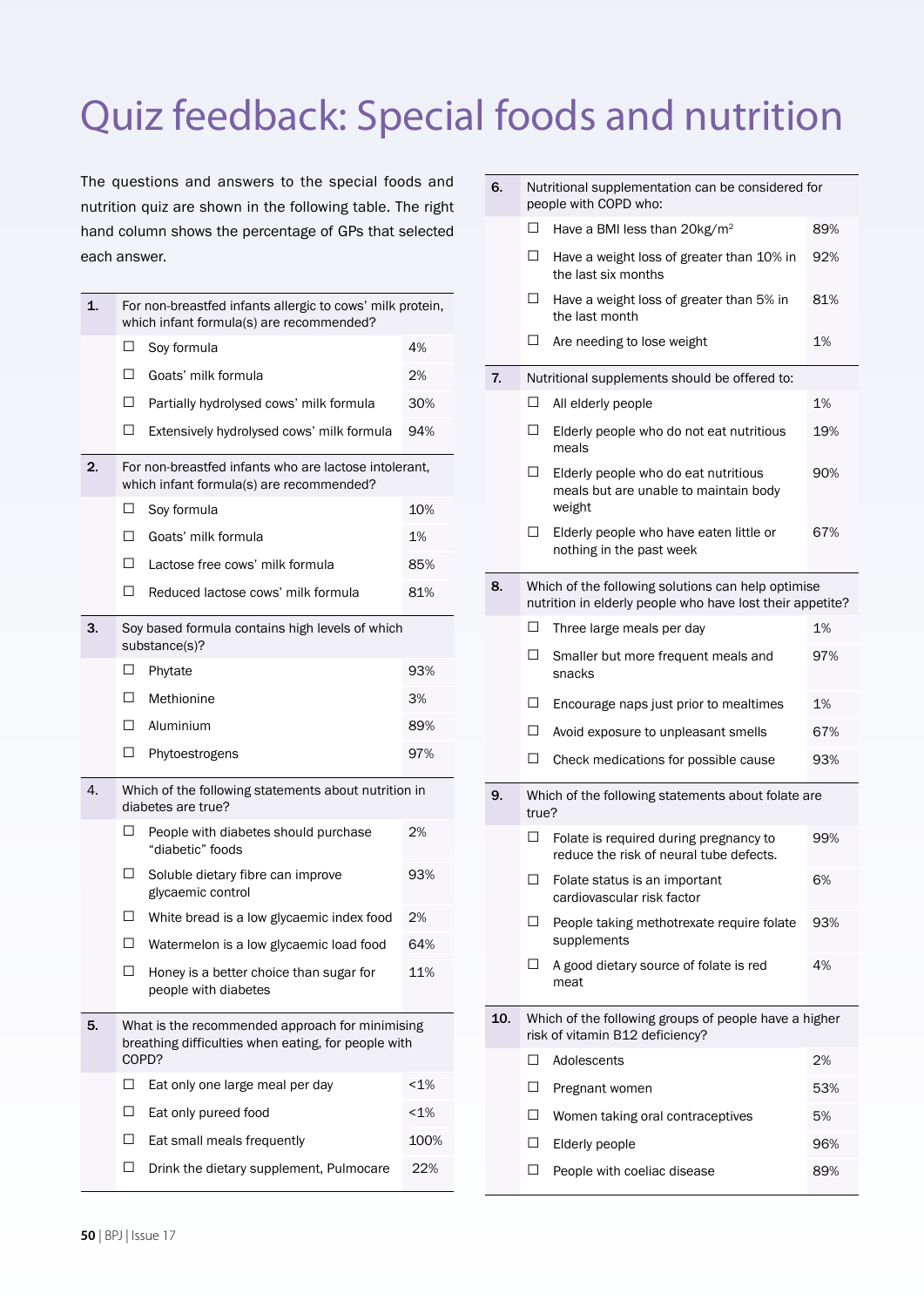

In BPJ 15 (August 2008) we covered several topics about nutrition and prescription special foods including how to select an appropriate infant formula, nutrition for people with diabetes, COPD and coeliac disease, strategies to improve nutrition in elderly people and requirements for vitamins and minerals.

GPs were invited to complete a quiz about the programme material. Dietitian Dr Lisa Houghton provides commentary on several key issues highlighted in the quiz.

## **Infant formula**

Most GPs provided correct answers for questions 1, 2 and 3, however there still seems to be a need for clarity regarding indications for hydrolysed and partiallyhydrolysed formula.

It appears that soy-based formula is less favoured than it has been in the past. Negative publicity about other substances contained in soy formula may have altered perceptions about its appropriateness.

### Expert commentary

Cows' milk protein allergy is the most common food allergy in early childhood with an incidence of approximately 2–3% in the first year of life. Symptoms typically develop before one month of age, often within one week after introduction of cows' milk-based formula. Cows' milk allergy can also occur in exclusively breastfed infants mostly due to the transfer of cows' milk protein from the nursing mother's diet. Hydrolysed infant formulas have been designed to change the allergenic milk protein with the aim of preventing sensitisation or intolerance. They may be produced from cows' milk or soy milk, be derived from predominately whey or casein proteins and be partially or extensively hydrolysed. For non-breastfed infants, extensively hydrolysed formula (e.g. Pepti-Junior) is recommended for treating immediate cows' milk allergy (non-anaphylactic). Partially hydrolysed cows' milk based formula (e.g. Nestle NAN HA 1) contains peptides large enough to cause allergic reactions to cows' milk protein and is not suitable for treatment. These partially hydrolysed formulas have been marketed for high-risk infants before any signs of cows' milk allergy appear yet evidence regarding its prophylactic use is limited. Further large, well-designed trials are needed.

Although studies have confirmed that soy and goats' milk formula are adequate for promoting normal growth and development in full-term infants, there are few indications for their use in place of cows' milk based formula.

Goats' milk formula is not a suitable alternative for babies who are allergic to cows' milk protein as the vast majority of these infants will also suffer an allergic reaction to goats' milk, as the proteins in the milks are quite similar. Goats' milk formula is also unsuitable for babies who are lactose intolerant as it contains comparable levels of lactose to cows' milk based infant formulas. Goats' milk infant formula has been available in New Zealand for routine use for over 15 years. It is available at similar cost to soy formulas, and is typically 20-50% more expensive than standard cow milk-based formulas. In New Zealand the use of goats milk formulas comprise approximately 5% of infant formula purchased.<sup>1</sup>

Soy formula were originally developed for infants who could not tolerate cows' milk protein or lactose. Current evidence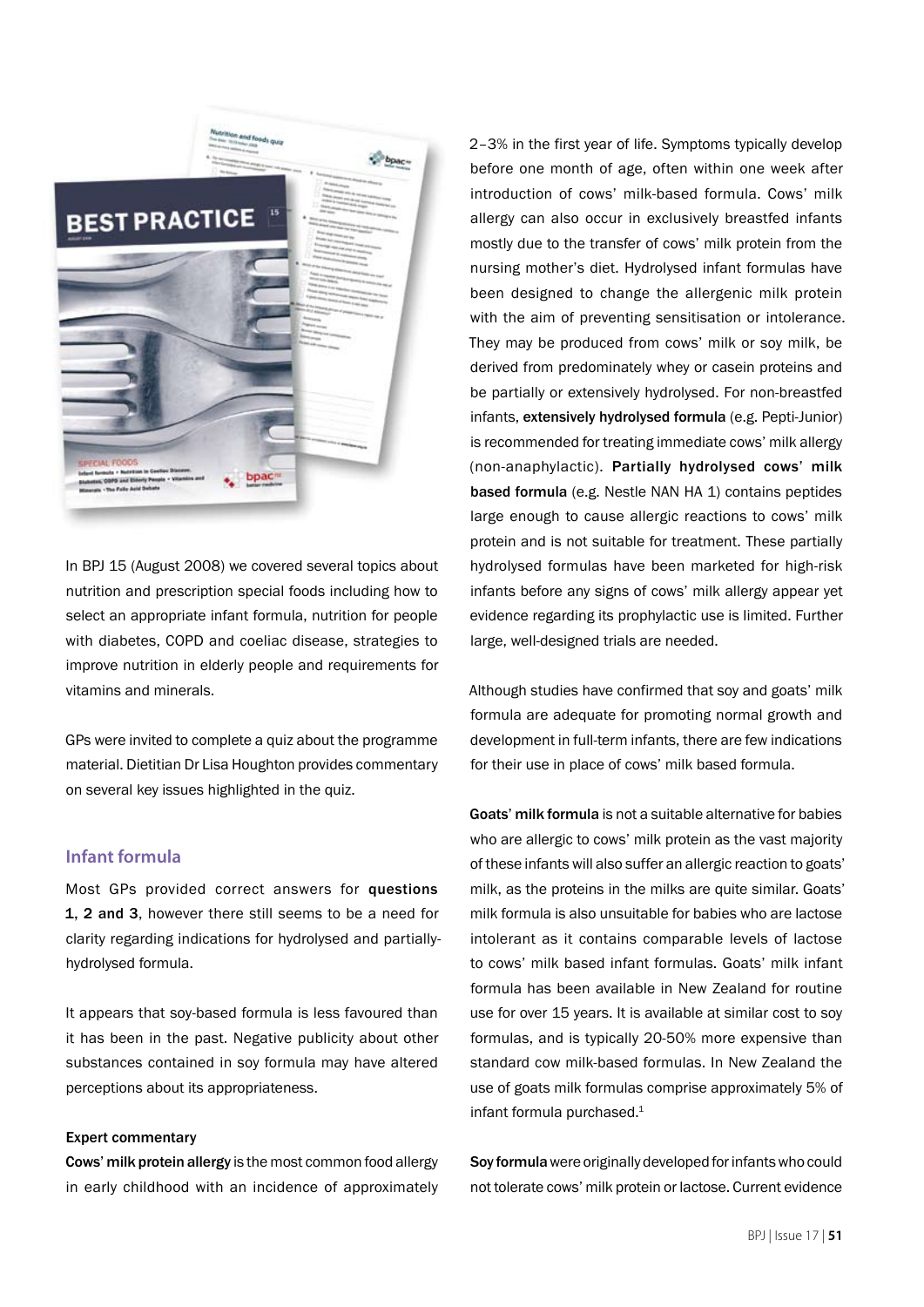indicates that nearly 50% of children with cows' milk allergy will also have adverse reactions to soy. Furthermore soy formula is not required for lactose intolerance as there is no need to eliminate milk protein. Indications for the use of soy formulas in place of cow milk-based formulas are as follows: (a) for infants with galactosaemia when strict dietary lactose elimination is required or primary lactase deficiency (rare), and (b) for infants of vegetarian families who may want to exclude animal proteins in their child's diet. Soy protein-based formulas with sucrose as the carbohydrate are contraindicated in sucrase-isomaltase deficiency and in hereditary fructose intolerance.

One of the most common reasons for use of soy formulas by infant care providers is for relief of perceived formula intolerance (spitting, vomiting, fussiness) or symptoms of infantile colic. Controlled trials of cows' milk and soy protein-based formulas have not yet proven beneficial in the prevention or management of colic or fussiness. Theoretical concerns surrounding the high levels of soy phytoestrogens have prompted investigations on the possible adverse effect of these factors in soy formulas. Although very limited data suggests that soy phytoestrogens have a low affinity for human estrogen receptors, they have not demonstrated to have any adverse affect on human development, reproduction, or endocrine function.2

Lactose free and reduced lactose-containing cows' milk formula are appropriate for use in lactose intolerance.

# **The nutritional management of diabetes**

It appears that the concept of glycaemic index versus glycaemic load is still not well understood, with only 64% of GPs correctly identifying that watermelon is a low glycaemic load food (question 4).

### Expert commentary

Glycemic index (GI) was introduced nearly 30 years ago in an attempt to classify carbohydrate-rich foods on the basis of their effect on postprandial blood glucose. Since blood glucose is also influenced by the amount of

carbohydrate consumed, the concept of glycemic load (GL) was introduced to better represent the impact of both the quality (GI) and quantity of the carbohydrate ingested. By definition, foods that have a low GI invariably have a low GL, while foods with a medium or high GI can range from a very low to very high GL. It has been suggested that dietary GL provides little information beyond total carbohydrate intake. In contrast, dietary GI, which does not reflect total carbohydrate intake, is thought to provide limited information with regards to the overall insulin demand induced by total carbohydrate intake. Therefore, if the GI or GL is to be used, it should be in consideration with other relevant characteristics of the food such as energy content, amount of fat and dietary fibre. Although there is disagreement in the literature concerning the use of the GI in the prevention and management of diabetes, most would agree that GI could be used as a helpful indicator of appropriate carbohydrate-containing foods to include more often in the diet.<sup>3,4</sup>

# **The nutritional management of weight loss in COPD**

GP feedback tells us that the use of supplements such as Pulmocare in COPD is not widespread. However in question 5, 22% of respondents indicated that they would use this supplement to minimise breathing difficulties. The indications for the use of Pulmocare in patients with COPD are quite limited and include patients with a low BMI, significant involuntary weight loss and those who develop hypercapnia. Our advice would be to promote dietary changes that encourage small, frequent, high energy and high protein diets, generally with advice from a dietitian. Indications for nutritional supplements for people with COPD were correctly identified by most respondents in question 6.

### Expert comment

Malnutrition commonly occurs in patients with COPD. Nutritional management can be complicated as eating may increase the respiratory quotient (RQ) (ratio of  $CO<sub>2</sub>$  produced to  $O<sub>2</sub>$  consumed) and increase the work of breathing. The RQ produced from the metabolism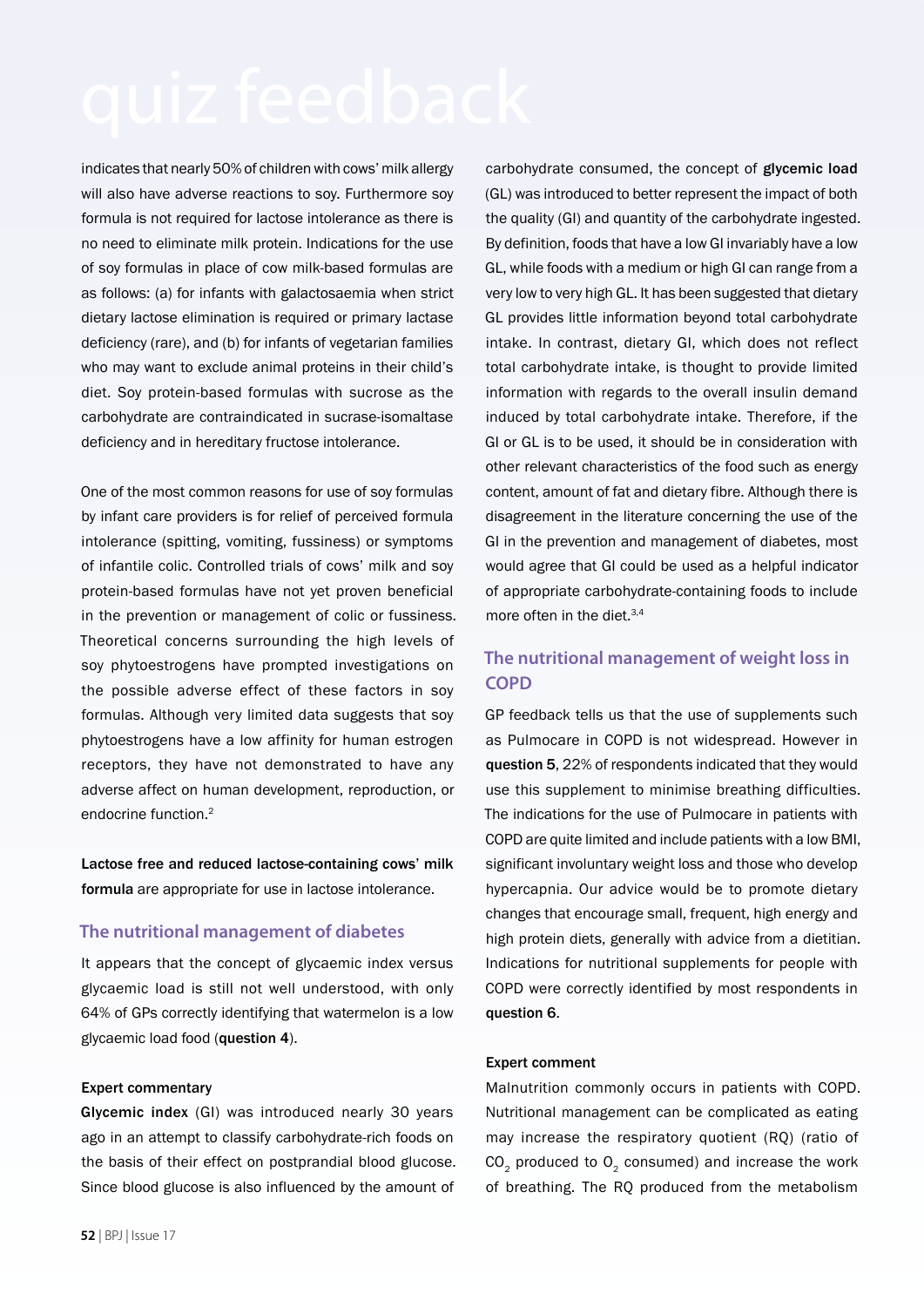of carbohydrate, fat and protein is 1.0, 0.7, and 0.8, respectively. Therefore, for a given amount of oxygen consumed, more carbon dioxide is produced from the metabolism of carbohydrate than from fat or protein. The primary goal of nutritional support is to adopt a strategy that corrects the malnutrition without increasing the RQ. Pulmocare is a high-calorie, low-carbohydrate formula designed to help reduce CO<sub>2</sub> production. Fat replaces carbohydrate as the major source of calories and thus, consumption of this formula potentially decreases CO<sub>2</sub> retention. Further, 20% of fat is provided as medium chain triglycerides to enhance fat absorption. One study demonstrated that consumption of Pulmocare when used as a nutritional supplement resulted in significantly lower  $RQ$ ,  $CO<sub>2</sub>$  production and  $O<sub>2</sub>$  consumption as compared to a group of patients consuming a high-carbohydrate diet.<sup>5</sup>

# **Nutrition in elderly people**

A good understanding of nutrition for elderly people was reflected in answers for questions 7 and 8, however GPs tell us that there is often a discrepancy between what should be done and the reality of what can be done. There are many interwoven reasons for poor nutrition and it can often be difficult for people to change. GPs are familiar with giving advice about reducing the energy and calorific content of meals and there are many resources available to reinforce this, however it is more difficult to provide information for when appetite and nutrition are poor.

Advocating access to day programmes, often run by rest homes or community organisations, where lunch and social contact was provided is a solution used by some GPs. Other tips for dealing with poor appetite included encouraging people to choose their favourite foods, having small attractively presented meals and promoting the value of company while eating. Anxiety should be considered as both a cause and a consequence of poor nutrition.

### Expert commentary

Evidence for the effectiveness of nutritional supplements prescribed to improve the nutritional status of older people is limited. Recent systematic reviews of oral

protein and energy supplementation in older people at risk from malnutrition suggested a small but consistent weight gain.<sup>6,7</sup> Early screening for the risk or presence of malnutrition and implementation of early nutritional care programmes demonstrate improved outcomes.<sup>8</sup>

# **Vitamins and minerals**

GPs are very familiar with the fact that folic acid is required during pregnancy (question 9), but they say that the message of pre-conceptual use of folic acid is still not well known in the general population and that in the majority of cases, women tend to present when they are already pregnant rather than for pre-conceptual counselling. Wider dissemination of information is required to encourage preconceptual use of folic acid.

It was not well known that pregnant women are also at risk of vitamin B12 deficiency (question 10). The need for iodine supplementation in pregnancy may also be new information for some GPs.

### Expert commentary

Iodine requirements increase during pregnancy to ensure maternal thyroid hormone (T4) production can be maintained at almost double that of the non-pregnant state. Studies of pregnant women conducted in New Zealand suggest ongoing, and even worsening, iodine deficiency in this group. $9,10$  It should be noted that not all multivitamin supplements available for pregnant and lactating women contain iodine (e.g. Elevit). There are no oral iodine preparations available as registered medicines in New Zealand. By September 2009, mandatory fortification of bread by means of replacing non-iodised salt with iodised will serve to increase the daily iodine intakes of adults by about 30-70 micrograms. There are concerns that the current fortification programme will not provide the adequate intake levels for pregnant and lactating women (RDI of 220 and 270 micrograms, respectively).

Beyond folate deficiency, current data suggest that maternal vitamin B12 deficiency may be associated with an increased risk for neural tube defects. A study in